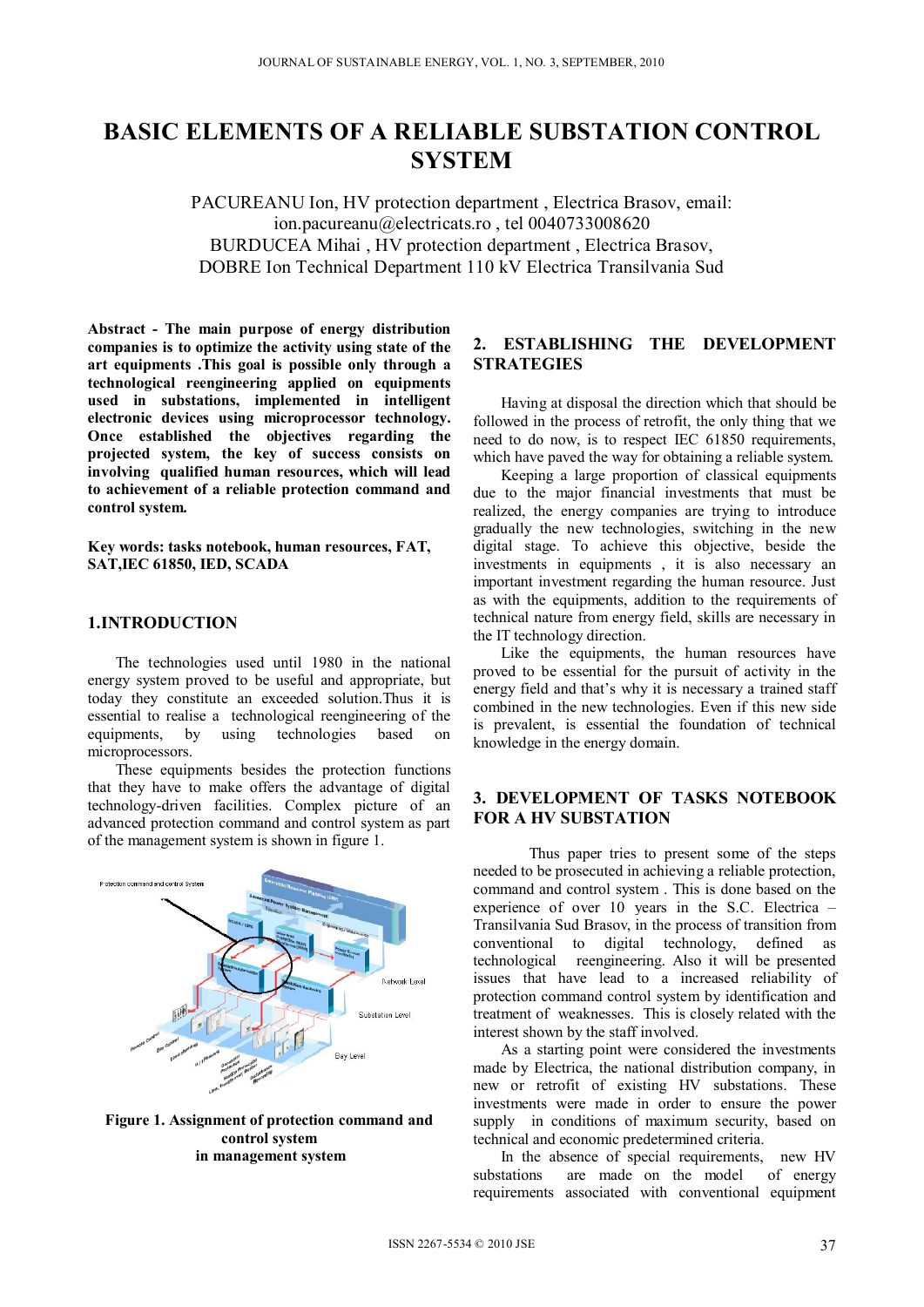from actual substation. The difference derives from the fact that at the level of protection, command and control systems, has been a real revolution determined by technology based on microprocessors introduced in these systems.

Regarding the structure demands of the new objectives it appeals to the principles set out in the design guidelines, which proved covering, in previous periods, when the electricity consumption recorded a decrease. In the particular case of the romanian national energy system, were not radical changes due to the high demands imposed until now. In these documents are established the main requirements imposed on primary equipments, interlocks and necessary protection and control functions required.

All these requirements are found mostly and in the functional goals in the present moment and even in units built in the years 1970. Innovative aspect is the equipments through these requirements are implemented and also essential in informatics terms of additional facilities, provided by the process control and command functions associated with digital technology, related to Intelligent Electronic Devices.

In the design domain still is available qualified human resources, due to the large volume of equipment carried by an outstanding liability. Experience gained should be filled with innovative aspects relating to digital technologies used. For this reason , a first condition to achieve a reliable protection, command and control system is to create a competent team with qualified human resources for making the tasks notebooks. This is the first stage through which the beneficiary sets his demands, which the system to be built must comply. The success of this phase is to achieve a mixed team composed from specialists who have the necessary energy knowledge and supplemented by information technology specialists.

 Because the digital technology is in constant evolution a very important aspect is the interest showed for the new information, regarding the computing process.

If 10 years ago the terms of compatibility was seen as a general requirement without having a reference point, in the present IEC standards are intended to establish of requirements regarding the unification of safety, command and control functions offered by digital equipments.

 In this direction the impact accomplished by switching from proprietary communications protocols of the protection, command and control systems at "open" protocols. A new reference point is the time when the major manufacturers of equipments and control systems have join for starting tests of interoperability. This action was carried out in order to establish the requirements for communication between remote equipment and application. The great advantage offered by IEC 61850 is to provide to the designers and manufacturers of equipments the requirements that must satisfy both hardware and software for command and control applications.

The next essential element in achieving an efficient system is the selection of the requirements from the standard, those necessary aspects required in the project, having available all the data of the standard. Of these

recall data such as communication network configuration, organizational structure of the command control application based on logical nodes, data and attributes, requirements regarding the communications, compliance tests, etc. If 5 years ago it was presented a certain vision of a "half-open" protection , command and control system action of replacement of the damaged equipment or to expand with a new equipment , store the dependency substrate of the manufacturer of the system. Currently under the new compliance standard, replacing and the previous changes become more accessible. In addition to the standard principles will continue to present specific aspects that should be included in the tasks notebook for achieving a reliable system of protection, command and control:

- $\mathscr{\mathscr{E}}$  The main functions of protection, command and control and the way of its implementation;
- $\mathscr{\mathscr{E}}$  The necessary standards applied (both those regarding the types of equipment used and installation;
- $\mathscr{L}$  The minimum amount of information for each bay type;
- $\mathscr{L}$  Required necessary factory acceptance test and site acceptance tests (FAT and SAT);
- $\mathscr{L}$  The technology records relating to the used equipments requirements;
- $\mathscr{L}$  Staff training issues involved in the maintenance activity both for hardware and software equipments. These trends have a particularly importance due to the involvements in the maintenance activity of a qualified staff that significantly reduces the occurrence of incidents because of human resources. As noted in different studies above more then 70% of errors are caused by human factors;
- $\mathscr{L}$  The need for a protection, command and control system with equipment from a single manufacturer which eliminates the shortcomings of the compatibility of equipments;
- $\mathscr{L}$  The achievement of necessary matrix and tripping signals;
- $\mathscr{L}$  Establishing the spare parts and software licenses to ensure the independence of the beneficiary regarding the unexpected actions ( equipment failures, changes in structure);
- $\mathscr{\mathscr{E}}$  Achieve the log parameter.

# **4. TECHNICAL PROJECT DEVELOPMENT AND INSTALLATION DETAILS**

Making de assumption that the elaborating stage of requirements from tasks notebook was a success on the beneficiary part, it passes to the next stage, namely the analysis of available offers. At this stage the human resources involved must know the principles of how to implement the requirements from tasks notebook. It will be made an objective technique analysis of the offered solutions. After establishing the optimal technical and economical variant, it passes to the next stage which consist in implementation of the technical project and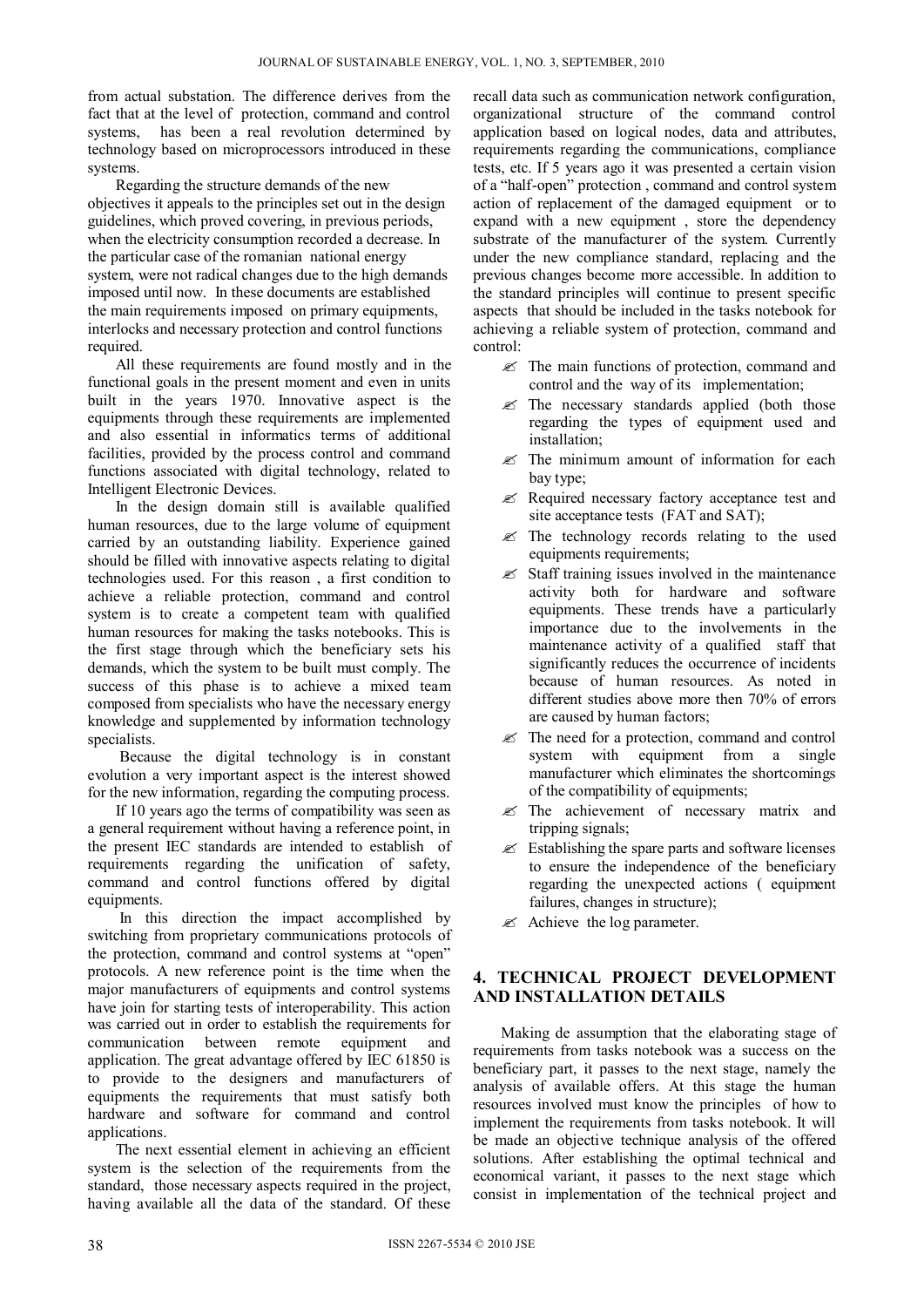execution details. These documentations must be compiled and verified by the recipient through a qualified team, because these is the bridge which allows carrying out the requirements from the tasks notebook. In this documentation it will be recover integral and clear the requirements . A particularly important aspect it is represented by the organization way of technical project , also the need to respect the existing norms of projection.

Starting from the premise that in the tasks notebook is clarified in detail the requirements of the beneficiary , technical project and execution details, according with the selected equipment , transpose the way to achieve the solution. And in this phase, must also be allocated human resources with a rich experience, because of the need to identify possible projection errors.

One of the author's recommendations is to introduce between the execution details the parameterization log of the principles schemes for the protection and automation from substations, and the logical schemes also. This is necessary for the detection from early stage, the human errors occurred in the programming of the equipments.

This is the moment when the programmers, parts of the beneficiary team improve their knowledge on the reliability of the protection, command and control system. After all these checks are made, is resorting to validate the documentation by entering the requested changes.

The next step is to complete the factory acceptance tests. The importance of this stage is to eliminate the possibility of a significant number of failures identified during the commissioning tests. At the factory acceptance tests, is recommended to attend at least one person , preferably the one who will coordinate de testing of commissioning.

It is the time when it can be identified and corrected both the discrepancies regarding the tasks notebook and the existing standard. For this reason the personnel involved must acquire both the requirements from the tasks notebook and the approved version of the technical project. For a significantly reduce of the commissioning times it is necessary an initial analysis for configurations of the protection, command and control equipments.

#### **5 INSTALLATION AND SITE ACCEPTANCE TESTS OF PROTECTION COMMAND AND CONTROL SYSTEM**

Upon the factory acceptance test, the next phase is the delivery and the installation of all furniture in accordance with the approved documentation. After installation, the testing equipments of commissioning by the manufacturer followed by the tests reports. In this stage it is recommended to name at least a representative from the digital protection department . Through this representative will be clarified any ambiguous points occurred in the execution process. For reducing the times of commissioning is recommended the participation of all staff involved, from the protection department, in the site acceptance tests.

Because of time needs for corrections, it is recommended that the commissioning tests be conducted after the completion of all errors, by the manufacturer. An important element is the participation at the final tests of a representative from the manufacturer side who know the features of the protection, command and control system, that runs alongside the commissioning tests. This step is considered part of training program.

Note that prior to the commissioning test it is necessary to complete the training program , an opportunity to put the knowledge bases of the equipment involved. The making of commissioning tests should be based on a predetermined routines by developing of test reports.

In fig 1 it is presented a table model of a Test Report

| Transformer 110/20 kV Hărman HVSubstation |         |                       |  |            |  |       |                      |               |  |            |               |
|-------------------------------------------|---------|-----------------------|--|------------|--|-------|----------------------|---------------|--|------------|---------------|
| Commands                                  |         |                       |  |            |  |       |                      |               |  |            |               |
| Signal/command                            | Command |                       |  | Alarm      |  | Event |                      |               |  |            | Signal Notice |
|                                           |         |                       |  | Pick<br>up |  |       | External Relay SCADĂ | Interfac<br>e |  | Alarm      |               |
|                                           | Local   | Distance <sup>1</sup> |  |            |  |       |                      |               |  | <b>DSG</b> |               |
|                                           |         | SCADĂ Relay           |  |            |  |       |                      | SCADĂ Relay   |  |            |               |
| Connecting I 110<br>$kV$ Q0               |         |                       |  |            |  |       |                      |               |  |            |               |

# **Table 1.Model of Testing report for HV Bay**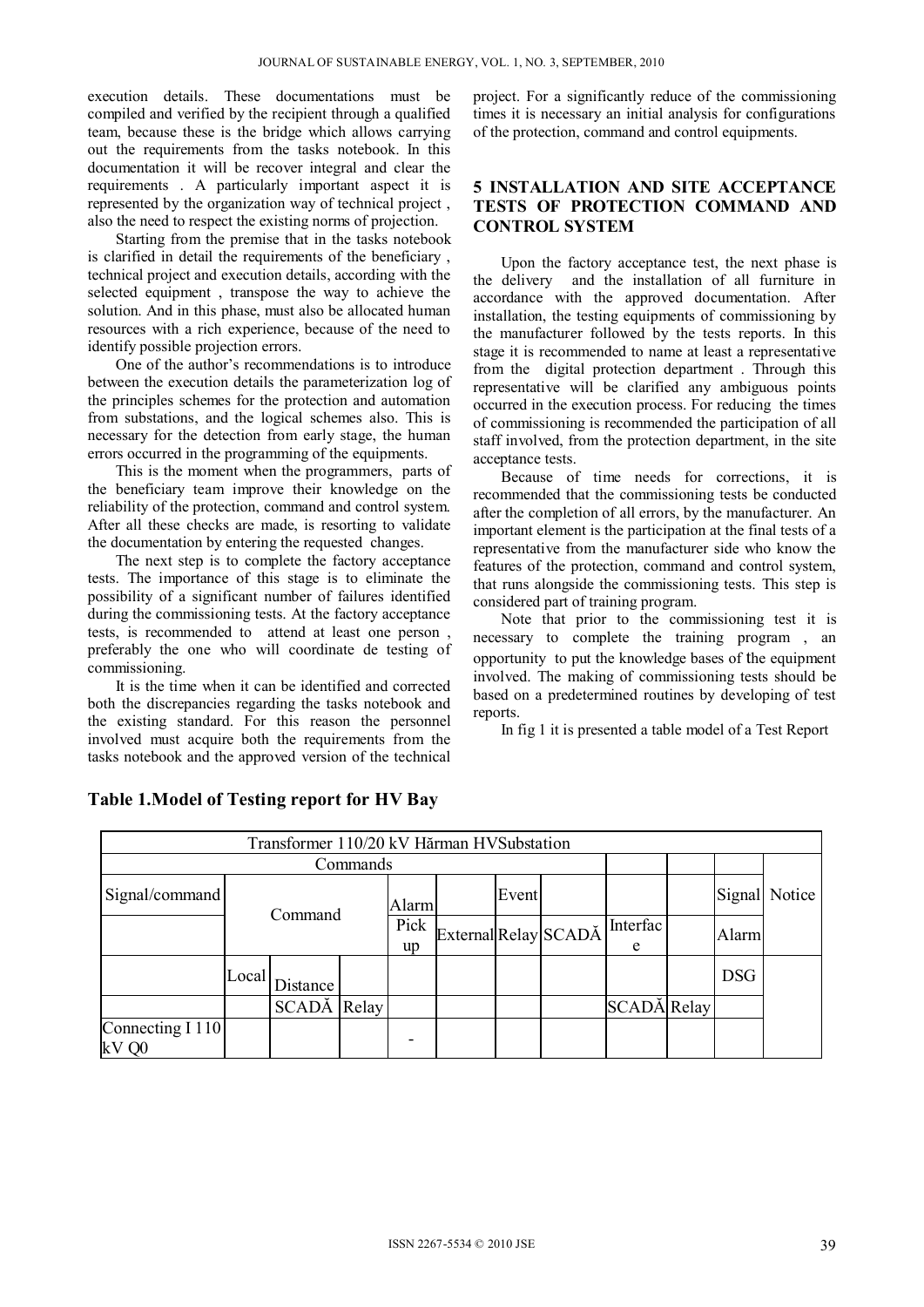These testing reports are specific for each bay type and contain the requirements from the tasks notebook that must be checked and confirmed by the team that realize the necessary tests.

A particularly important aspect for future maintenance is to check the correspondences between the approved implementation schemes and the installation , namely the introduction of all changes for achieving the documentation "As build" .

To achieve efficiency tests , the testing forms will contain both the evidence from the protection, command and control equipments and signaling commands from the SCADA system.

In these tests it will be pointed each protection function , the signaling in SCADA system and at the IED level , also the general signaling panel. Any unfit is necessary to be repaired on the spot, because have been identified various situations when a change generates various anomalies, which in the future can not be then identified.

At this stage a special attention will be given to the protection and automation testing at substation level : Load Shedding, Breaker Failure, Automatic Reclose, Automatic Bus Transfer, because during site acceptance testing, these functions can be fully simulated , aiming each signal through the tripping matrix from



#### **Table 2 . Example of tripping matrix**

Regarding the compatibility aspects, we have to mention that is very important the choice of both equipments, the hardware and the software applications, offered by the same manufacturer.

 This solves the problem of compatibility because no matter how "open" it is the used protocol, has been proved that are a lot of failures in communication between devices. Having at disposal both the devices and the applications offered by the same supplier , the communication problem and the conflict between the equipments is supposedly resolved. This because the interoperability tests are performed by the supplier. So, the reliability of this system increases significantly, being eliminated the interoperability problems.

In terms of hardware it is necessary to establish strict requirements regarding the hardware of SCADA application. We mention in this direction the immunity to disturbance, high life duration, the condition to work uninterrupted, providing immunity to shock. Having at disposal the requirements of IEC 61850 it is necessary the allocation of qualified human resources, prepared to verify their compliance with these requirements, and also the tools which these requirements are verified.

In this direction, will be allocated both the hardware and software equipments needed for these checks. A significant aspect to achieve portability and integration, is the delivery by the suplier of the protection, command and acontrol system of application, of the ICD, SCL, SCD files with which it can be follow the corespondence with the standard requirements and also facilitates the interventions in the system.

Very important is the availability of these files after the completion of application because these are the key to further integration and changes of the system. Noted that any intervention should be performed by the qualified staff due to the high level of complexity. The checking of information provided by IED can be done by using specialized test tools for this purpose.

Due to the novelty aspect of this equipments, use of this tools also involve complex and advanced knowledge in the field of computer programming. On the other hand a check more handy is the individual test of the information, the signals for each bay with the mention of a low response time .

In the framework of the verification samples must be analyzed the based tools which will run post factum analysis. In this respect, will be checked the oscilo and how to configure the records at trials.

It is particularly useful to create files in commtrade format to stimulate various fault conditions. With these files, also with complex tools, are tested the proper functionality of protection and command equipments, being able to generate reports( very useful regarding the analysis of operational reliability of equipments). Regarding the application of remote, the beneficiary has the task to check detailed each information from database, previously approved in the technical project. The beneficiary also must demonstrate the compliance with IEC 61850 standard and the communication requirements with fiber support to ensure the independence of disturbances. This requirement also applies in the case of hardware structure from the substation. The guarantee of